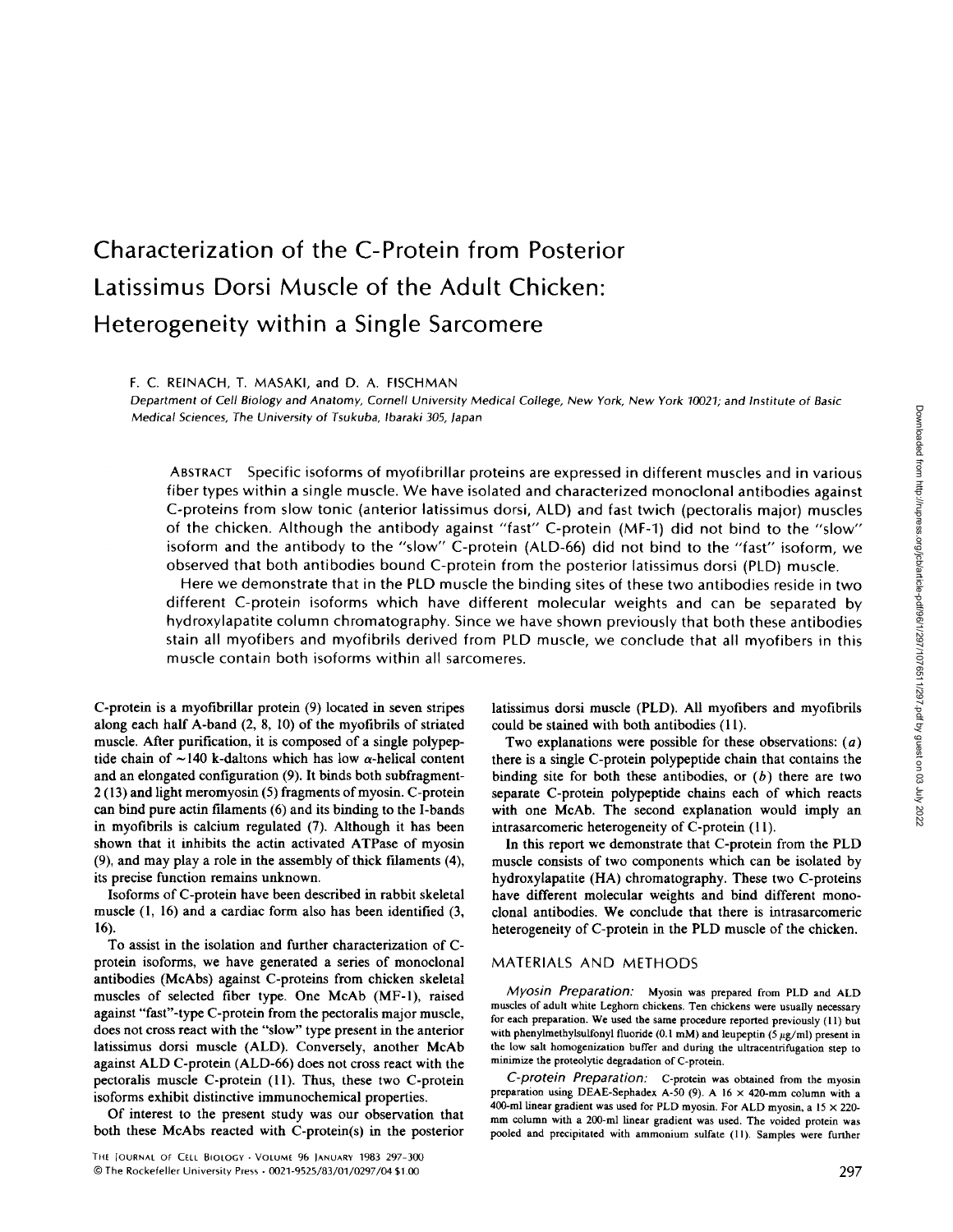fractionated in a  $15 \times 170$ -mm hydroxylapatite column with a 180-ml linear gradient as described (11).

*Solid Phase Radioimmunoassay (RIA):* RIA was performed as described (11). Protein concentrations were estimated using an extinction coefficient of 1.09  $mg^{-1}ml^{-1}cm^{-1}$  for C-protein and 0.56  $mg^{-1}ml^{-1}cm^{-1}$  for myosin at 280 nm (9). Undiluted McAb supernatant was used for the antigen dilution curves, and  $1 \mu$ g of antigen was used for the antibody dilution curves.

*Immunoblots:* SDS PAGE (7.5% acrylamide) (11), in which the stacking gel was polymerized without a comb, was loaded with  $200 \mu$ g of crude myosin in sample buffer (50 mM Tris-HCl, 5%  $\beta$ -mercaptoethanol, 2.5% SDS, 15% glycerol pH 6.8) over a 10-cm gel width. Alternatively, different samples were compared by running them in the same gel. After electrophoresis, one vertical strip of the gel was stained with Coomassie Blue, and the remainder used for immunoblots on nitrocellulose paper as described (11, 15). Autoradiograms were printed in reverse contrast.

Antibodies: Monoclonal antibodies MF-1, ALD-66, and <sup>125</sup>I-Goat antimouse IgG were prepared as described (11).

#### RESULTS

Crude PLD myosin was first fractionated by DEAE-Sephadex chromatography. C-protein and other contaminants were not retained by the column whereas myosin could be eluted with an ascending gradient of KCI (Fig. 1A). One microgram of protein from selected fractions across the column was assayed by solid phase RIA against MF-1 (the pectoralis specific antibody against C-protein), ALD-66 (the ALD-specific antibody) and MF-20 (a McAb against myosin heavy chain). It was observed that C-protein was restricted to the first OD28o peak



FIGURE 1 (A) DEAE-Sephadex A-50 chromatography of PLD myosin. 1  $\mu$ g of total protein from selected fractions was assayed by solid phase RIA with undiluted monoclonal antibodies MF-1 (O); ALD-66 ( $\bullet$ ), and MF-20 ( $\triangle$ ), an antibody to myosin heavy chain. Fraction volume: 7.5 ml. (B) Hydroxylapatite (HA) chromatography of PLD C-protein. 1 µg of protein from selected fractions was assayed by solid phase RIA with undiluted antibodies MF-1 (C)); ALD-66  $(•)$ , and MF-20 ( $\Delta$ ). Fraction volume: 3 ml.

whereas myosin eluted in the second peak (Fig.  $1A$ ). Although both McAbs to C-protein would bind to antigens present in the first peak, we observed that the antigen recognized by MF-1 always eluted slightly ahead of the antigen binding ALD-66 (Fig.  $1A$ ).

To better resolve these two antigens, we fractionated Cprotein by hydroxylapatite (HA) chromatography. In addition to a small peak that failed to bind either antibody, two major peaks were observed (Fig.  $1B$ ). By solid phase RIA with the same three McAb, we could demonstrate that the first major peak contained the antigen binding MF-1 but not ALD-66 whereas the second major peak contained the antigen binding ALD-66 and a small amount of an antigen which reacted with  $MF-1$  (Fig. 1 $B$ ).

Antigen and antibody dilution assays were performed with the C-protein samples before HA chromatography (Fig. 2A and  $B$ ) and then compared with the same assays using the central fractions of the first (Fig.  $2 C$  and D) and second major protein peaks (Fig.  $2E$  and F). We observed that, although both antibodies would bind equivalently to unfractionated Cprotein, almost complete separation of the antigens for these two antibodies was obtained by HA chromatography. The first peak contained only the MF-I binding antigen while the second peak reacted mainly with ALD-66. We interpret this result to indicate a slight carryover of C-protein from the first into the second C-protein peak, since the binding values for MF-I decreased in the later eluting fractions of the second peak.

Gel analyses of the samples obtained during these purification steps are shown in Fig. 3. It was possible to resolve two polypeptides in the C-protein region of crude myosin from PLD muscle (Fig. 3A). These two bands were removed from myosin upon DEAE chromatography (Fig.  $3B$ ) and were present in almost equal amounts in the crude C-protein preparation (Fig.  $3 C$ ). The first major peak eluting from the HA column mainly contained the higher molecular weight polypeptide (Fig.  $3D$ ), whereas the second peak contained the faster-migrating polypeptide (Fig.  $3E$ ).

Varying amounts of a polypeptide of a molecular weight similar to that observed in the second major peak from the HA column was observed in the first peak (Fig.  $3D$ ). Immunoblots of the proteins in these two peaks confirmed the specificities observed by RIA and demonstrated that this second polypeptide in the first HA peak reacted exclusively with MF-1. These immunoblots also exhibited McAb binding to smaller fragments of C-protein (see Fig. 5). To support our interpretation that the presence of this lower molecular weight fragment in the first peak was due to partial proteolysis of C-protein during its purification, we performed immunoblots using crude PLD myosin which could be prepared in less than 8 h after tissue removal from the chickens. With these latter preparations, no binding to smaller molecular weight polypeptides was observed with either antibody (Fig. 4).

Further evidence that the two C-protein antigens are of different molecular weight was obtained in these immunoblot experiments. The antigen binding MF-1 migrated more slowly than that binding to ALD-66 (Fig.  $4B$  and C). When both McAbs were mixed, a thicker reactive band was seen in the autoradiograms than if either of the antibodies was tested individually (Fig.  $4D$ ).

HA chromatography of ALD C-protein showed only one major peak which bound ALD-66 exclusively (data not presented).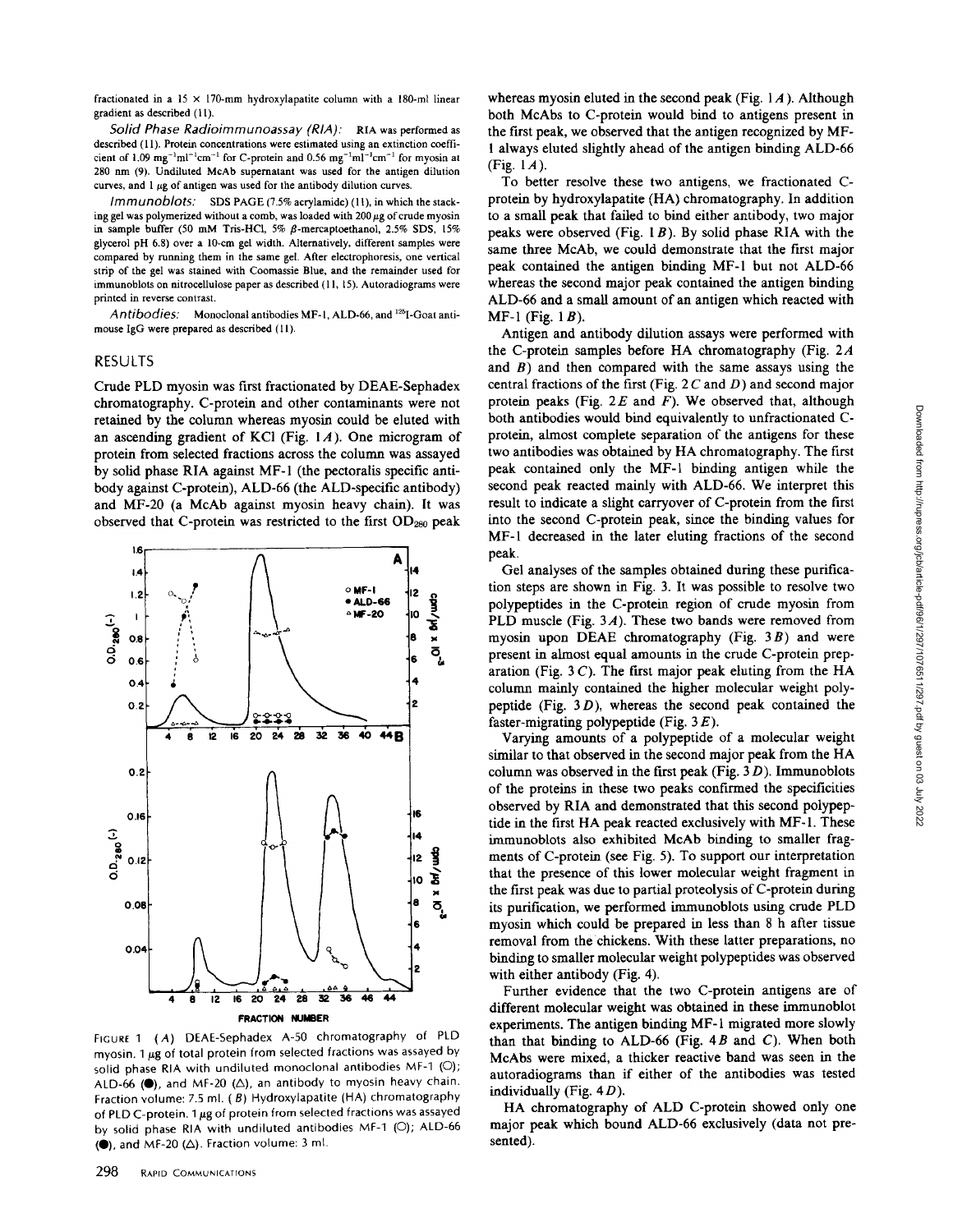

FIGURE 2 Antigen ( A, C, and E) and antibody ( B, D, and F) dilution curves testing the binding of MF-1 ( $\circ$ ) and ALD-66 ( $\bullet$ ) to crude PLD C-protein (A, B), first peak of the HA column ( C, *D),* and second peak of the HA column ( $E$ ,  $F$ ), as determined by solid phase RIA.

It was possible to compare the sizes of C-proteins from different skeletal muscles of the chicken by SDS PAGE (Fig. 5A). The apparent molecular weights were 145 k-daltons for pectoralis C-protein, for the "fast" component of PLD Cprotein and for the ALD C-protein. The "slow" component of the PLD C-protein had an apparent molecular weight of 140 k-daltons. Immunoblots of these different C-proteins using the two McAbs confirmed the specificities shown by RIA not only for the main C-protein band but also for the lower molecular weight polypeptides (Fig.  $5B$  and C), suggesting that these polypeptides are partial proteolytic fragments of the original C-protein polypeptide.

### DISCUSSION

This study has proven that the binding sites for two different McAbs, which stain all myofibers and myofibrils of the PLD muscle, reside in two different C-protein polypeptides. This has been accomplished by two different methods. First, the individual C-protein polypeptides have been separated by HA chromatography and shown by solid phase RIA to bind only one or the other McAb. Second, the two C-protein polypeptides have been resolved by one-dimensional SDS PAGE, and with immunoblots it was possible to demonstrate the selective binding of the two antibodies to different polypeptides.

The fact that each antibody was specific for only one of the two polypeptides excludes the possibility that the lower molecular weight polypeptide originated from the heavier by proteolysis.

This result, taken together with the fact that both these antibodies bind to all myofibers and myofibrils of the PLD muscle (11), lead to the conclusion that both C-protein polypeptides are contained in all myofibers and incorporated into all myofibrils.

The molar ratio of these two C-proteins after HA chromatography is close to one. If we assume equivalent protein recoveries, the data are compatible with the hypothesis that both polypeptides exist in equal molar concentrations within the intact muscle. This obviously raises the question of their ultrastructural localization in the thick filament. It has been shown that C-protein is localized every 43 nm along the thick filament (2, 8, 10). With fluorescence optics, we did not observe any difference in the immunocytochemical staining pattern of the two antibodies (11). Although purified C-protein is generally considered a monomeric protein (9), the present results are



FIGURE 3 SDS PAGE (7.5% acrylamide) of the fractions obtained during the purification of PLD C-protein. Lane A: Crude PLD myosin before DEAE-Sephadex chromatography  $(2.5 \mu g)$ . Lane B: PLD myosin after DEAE-Sephadex chromatography (2.3  $\mu$ g). Lane C: Crude C-protein before HA chromatography (2.1  $\mu$ g). Lane D: First peak from HA column (1.4  $\mu$ g). Lane E: Second peak of the HA column (1.2  $\mu$ g).



FIGURE 4, Immunoblots of C-protein. Crude PLD myosin was displayed by 7.5% SDS PAGE gel. After electrophoresis, one vertical gel strip was stained with Coomassie Blue (A), the remainder of the gel used for electrophoretic protein transfer to nitrocellulose pa-

per and reacted respectively with MF-1  $(B)$ , ALD-66  $(C)$ , and a mixture of MF-I and ALD-66 (D). Autoradiograms were printed in reverse contrast. The arrows indicate myosin heavy chain (M) and C-protein (C).